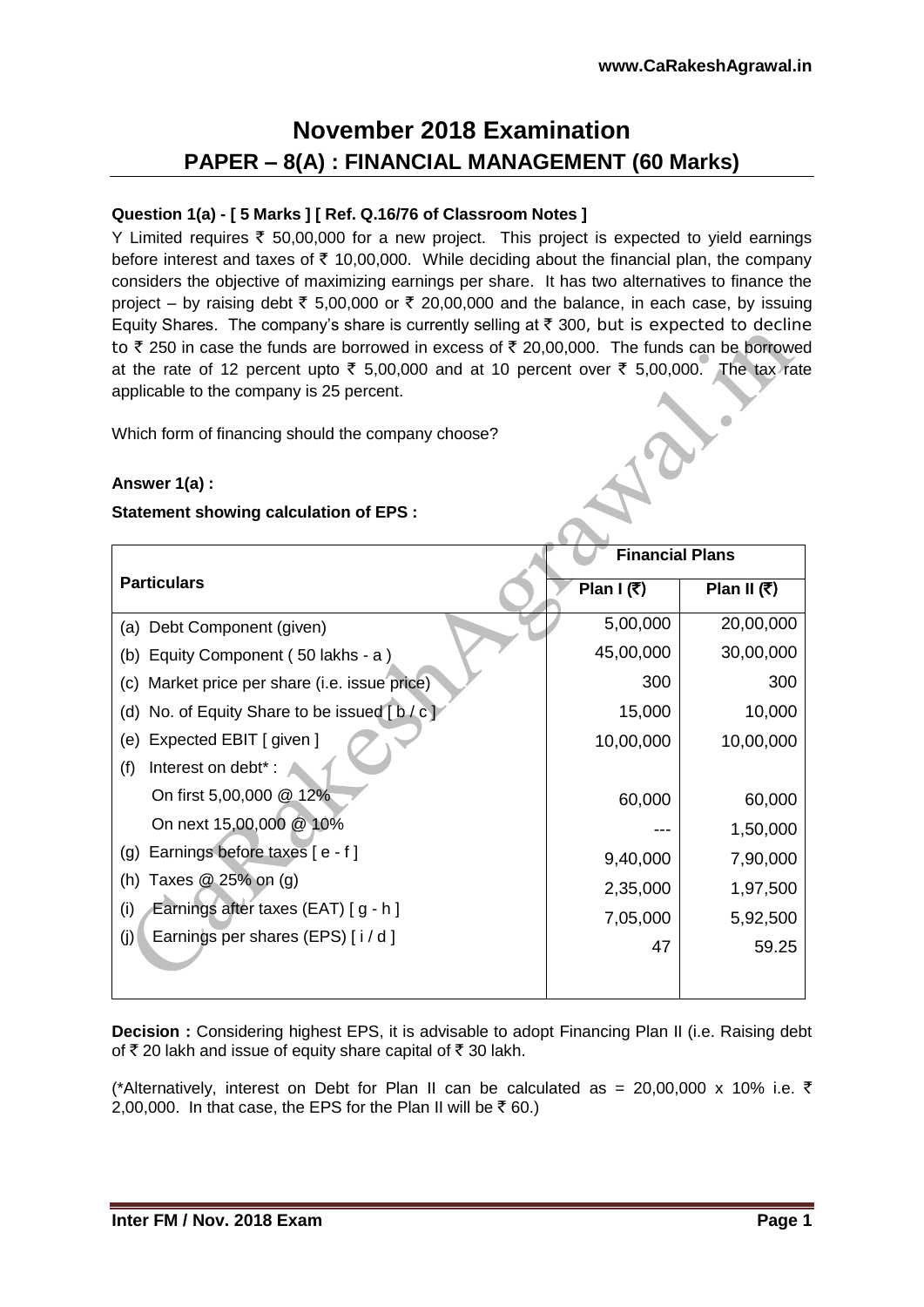$\blacksquare$ 

# **Question 1(b) - [ 5 Marks ] [ Ref. Q.7/86 of Classroom Notes ]**

Following information relation to Jee Ltd. are given :

| <b>Particulars</b>           |            |
|------------------------------|------------|
| Profit after tax             | ₹10,00,000 |
| Dividend payout ratio        | 50%        |
| Number of Equity Shares      | 50,000     |
| Cost of Equity               | 10%        |
| Rate of return on Investment | 12%        |
|                              |            |

- (i) What would be the market value per share as per Walter's Model?
- (ii) What is the optimum dividend payout ratio according to Walter's Model and Market value of equity share at that payout ratio?

#### **Answer 1(b) :**

**(i) Walter's model is given by –**

$$
P = \frac{D + (E - D)(r/K_e)}{K_e}
$$

Where,

- $P =$ Market price per share
- E = Earnings per share ₹ 10,00,000 / 50,000 = ₹ 20
- E = Dividend per share =  $50\%$  of  $20 = \overline{5}$  10
- $r =$  Return earned on investment = 12%
- $Ke = Cost of equity capital =  $10\%$$

$$
P = \frac{10 + (20 - 10) \times \frac{0.12}{0.10}}{0.10} = \frac{22}{0.10} = ₹220
$$

**(ii)** According to Walter's model when the return on investment is more than the cost of equity capital, the price per share increases as the dividend payout ratio decreases. Hence, the optimum dividend payout ratio in this case is Nil. So, at a payout ratio of zero, the market value of the company's share will be :-

$$
0 + (20 - 0) \times \cdots
$$
  
\n0.10 24  
\nP = 0.10 24  
\n0.10 = 0.10 = ₹ 240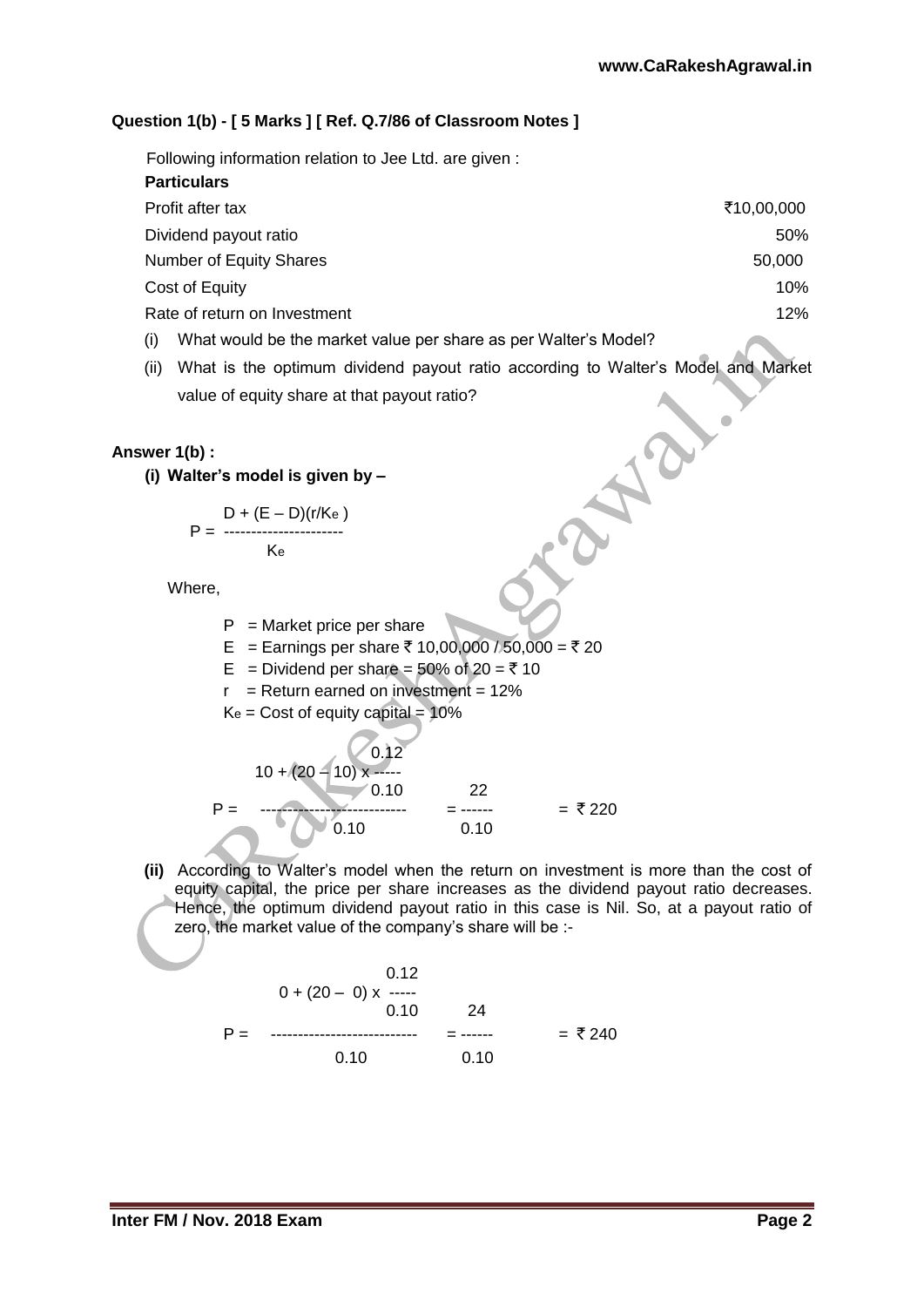# **Question 1(c) - [ 5 Marks ] [ Ref. Q.25/25 of Classroom Notes ]**

The following is the information of XML Ltd. related to the year ended 31-03-2018:

| <b>Gross Profit</b>                                   | 20% of Sales |
|-------------------------------------------------------|--------------|
| <b>Net Profit</b>                                     | 10% of Sales |
| <b>Inventory Holding period</b>                       | 3 months     |
| Receivable collection period                          | 3 months     |
| Non-Current Assets to Sales                           | 1:4          |
| Non-Current Assets to Current Assets                  | 1:2          |
| <b>Current Ratio</b>                                  | 2:1          |
| Non-Current Liabilities to Current Liabilities        | 1:1          |
| Share Capital to Reserve and Surplus                  | 4:1          |
| Non-current Assets as on 31 <sup>st</sup> March, 2017 | ₹ 50,00,000  |
| Assume that:                                          |              |

(i) No change in Non-Curent Assets during the year 2017-18

- (ii) No depreciation charged on Non-Current Assets during the year 2017-18
- (iii) Ignoring Tax

You are required to Calculate Cost of goods sold, Net profit, Inventory, Receivables and Cash for the year ended on  $31<sup>st</sup>$  March, 2018

#### **Answer 1(c) :**

#### **(a) Workings**



So, Sales =  $\overline{z}$  2,00,00,000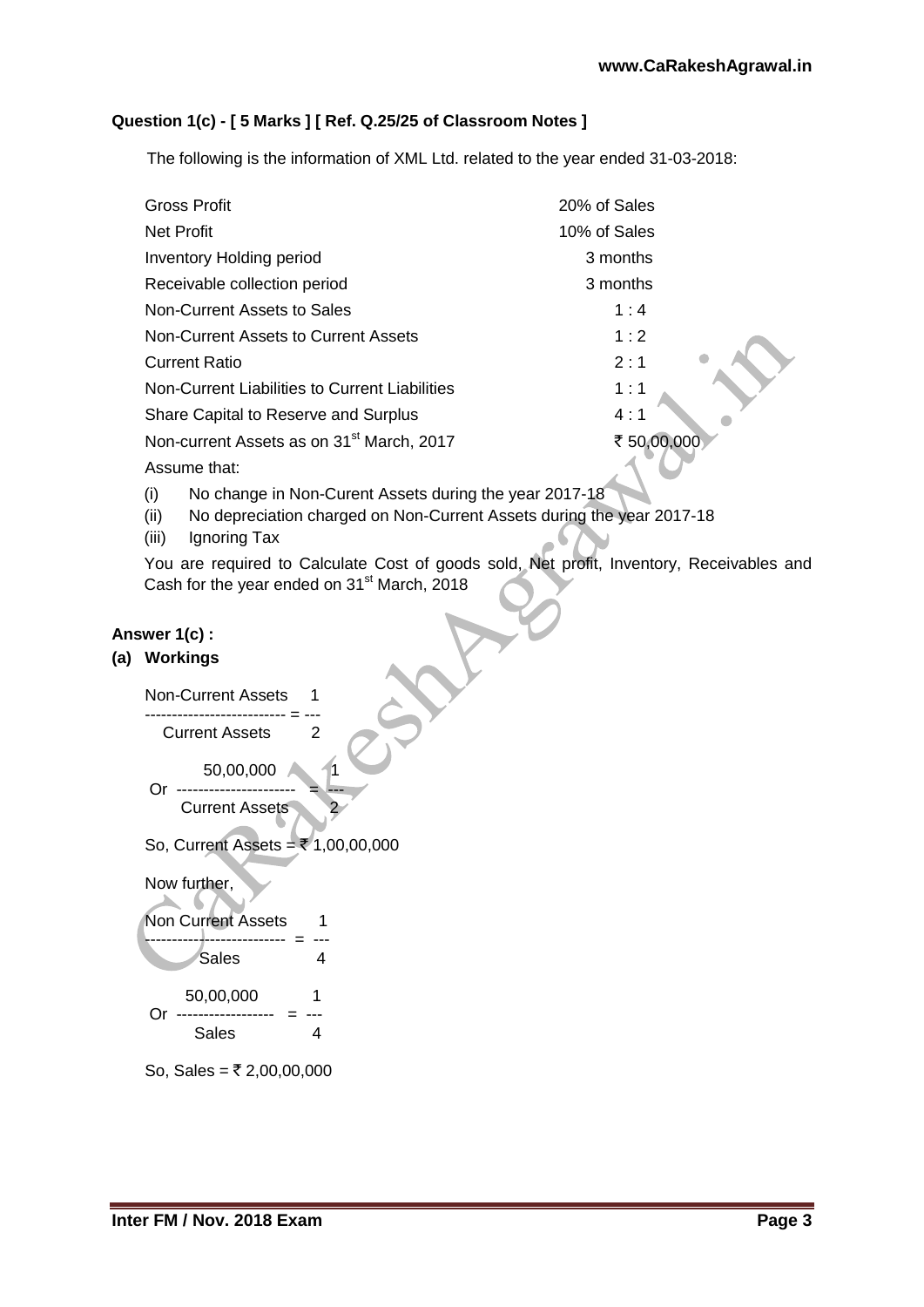### **(b) Calculation of Cost of Goods sold, Net profit, Inventory, Receivables and Cash:**

- (i) Cost of Goods Sold (COGS) : Cost of Goods Sold = Sales – Gross Profit  $=$  ₹ 2,00,00,000 – 20%  $=$  ₹ 1,60,00,000
- (ii) Net Profit = 10% of Sales = 10% of  $\overline{\xi}$  2,00,00,000  $=$  ₹ 20,00,000
- (iii) Inventory : Inventory Holding Period = 3 months Inventory  $=$  COGS  $\times$  3/12  $=$  ₹ 1,60,00,000 x 3/12  $=$  ₹ 40,00,000
- (iv) Receivables :

Receivable Collection period = 3 months Receivable  $=$  Sales x 3/12

- $=$  ₹ 2,00,00,000 x 3/12
- $=$  ₹ 50,00,000

Note : It is assumed that all sales are on credit basis.

(v) Cash : Cash = Current Assets – Inventory – Receivables Cash =  $\overline{x}$  1,00,00,000 –  $\overline{x}$  40,00,000 –  $\overline{x}$  50,00,000  $=$  ₹ 10,00,000

# **Question 1(d) - [ 5 Marks ] [ Ref. Q.13/191 of Classroom Notes ]**

From the following details relating to a project analyse the sensitivity of the project to changes in the Initial Project Cost, Annual Cash Inflow and Cost of Capital :

| <b>Particulars</b>                                                                    |               |
|---------------------------------------------------------------------------------------|---------------|
| <b>Initial Project Cost</b>                                                           | ₹ 2,00,00,000 |
| Annual Cash Inflow                                                                    | ₹ 60,00,000   |
| Project Life                                                                          | 5 years       |
| <b>Cost of Capital</b>                                                                | 10%           |
| To which of the 3 factors, the project is most sensitive if the variable is adversely |               |

ost sensitive if the variable is adversely affected by 10% ?

Cumulative Present Value Factor for 5 years for 10% is 3.791 and for 11% is 3.696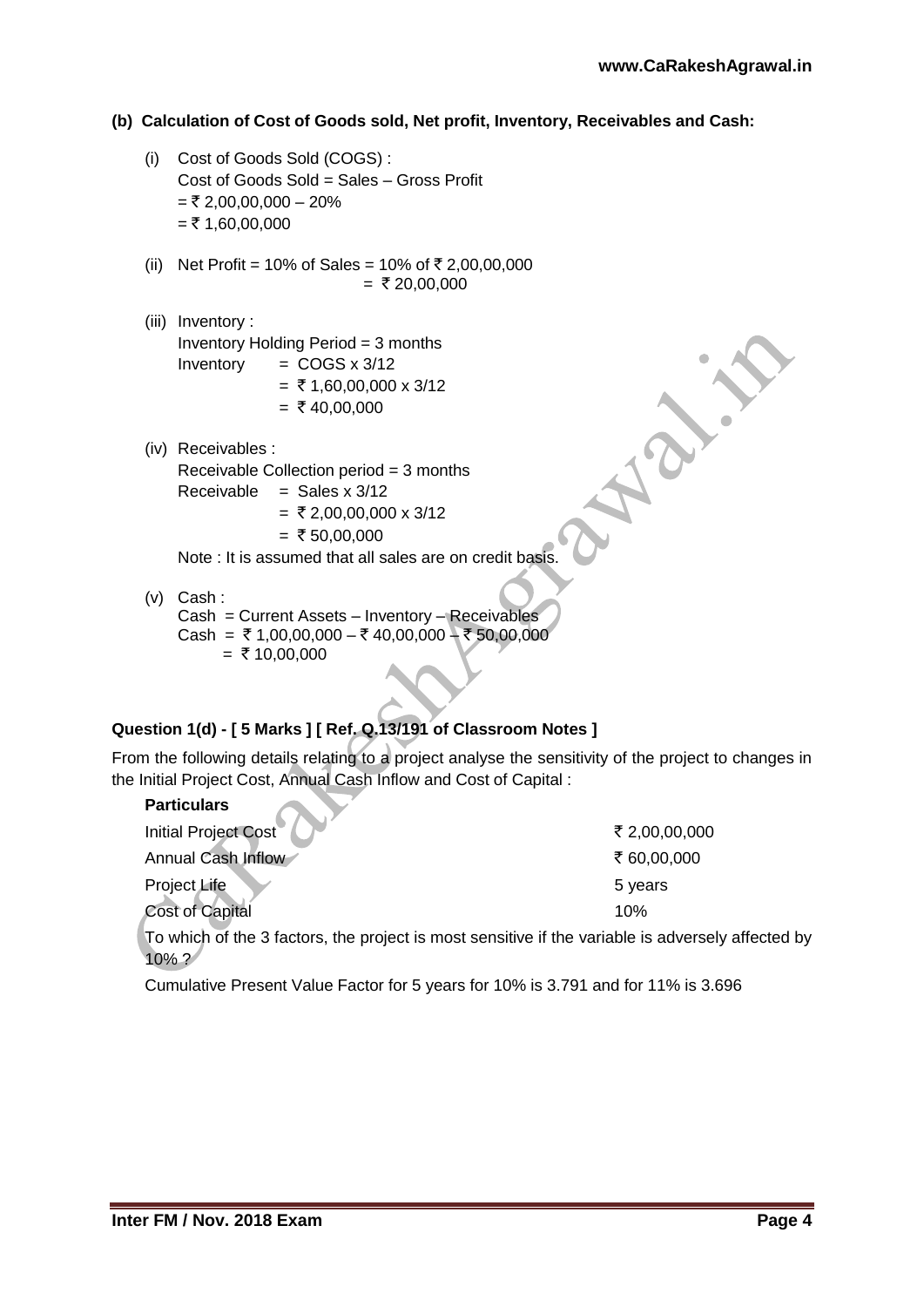# **Answer 1(d) :**

# **Note on Sensitivity Analysis :**

If any variable of the project is adversely affected, then it will reduce the NPV of the project. The variable, which has highest adverse impact on NPV of the project is considered to be most sensitive to the project.

# **Approach :**

We have to make 10% adverse change in the three variables given in the question i.e. Initial Project Cost, Annual Cash Inflow and Cost of Capital to calculate the revised NPV. The variable which most adversely affects the NPV of the project shall be treated as most sensitive.

# **(a) Calculation of Original NPV :**

NPV = PV of Cash Inflow - PV of Cash Outflow

= ( Annual Cash Inflow x Annuity Factor ) - Initial Project Cost

=  $({\overline{\mathcal{R}}}\,60,00,000 \times 3.791)$  - ₹ 2,00,00,000

 $=$  ₹ 27.46,000

# **(b) Sensitivity of Initial Project Cost :**

Original Project Cost =  $\overline{z}$  2,00,00,000 Revised Project Cost = ₹ 2,00,00,000 + 10% = ₹ 2,20,00,000 Revised NPV =  $({ }^{3}$  60,00,000 x 3.791 ) - ₹ 2,20,00,000  $= 7,46,000$ 

# **(c) Sensitivity of Annual Cash Inflow :**

Original Cash inflow p.a. =  $\overline{5}$  60,00,000 Revised Cash inflow p.a. = ₹ 60,00,000 - 10% = ₹ 54,00,000 Revised NPV = (₹54,00,000 x 3.791) - ₹2,00,00,000  $= ₹4,71,400$ 

# **(d) Sensitivity of Cost of Capital :**

Original Cost of Capital  $= 10\%$ Revised Cost of Capital  $= 10\% + (10\% \text{ of } 10\%)$  $= 10\% + 1\% = 11\%$ 

Note : When cost of capital increases, the present value decreases. Hence, increase in cost of capital has an adverse impact on NPV.

Revised NPV =  $({}^{2}$  € 60,00,000 x 3.696 ) - ₹ 2,00,00,000  $=$  ₹ 21,76,000

**Conclusion** : It may be noticed from the above calculations that the highest adverse impact on NPV is due to reduction in annual cash inflow. Hence, Project is most sensitive to 'annual cash inflow'.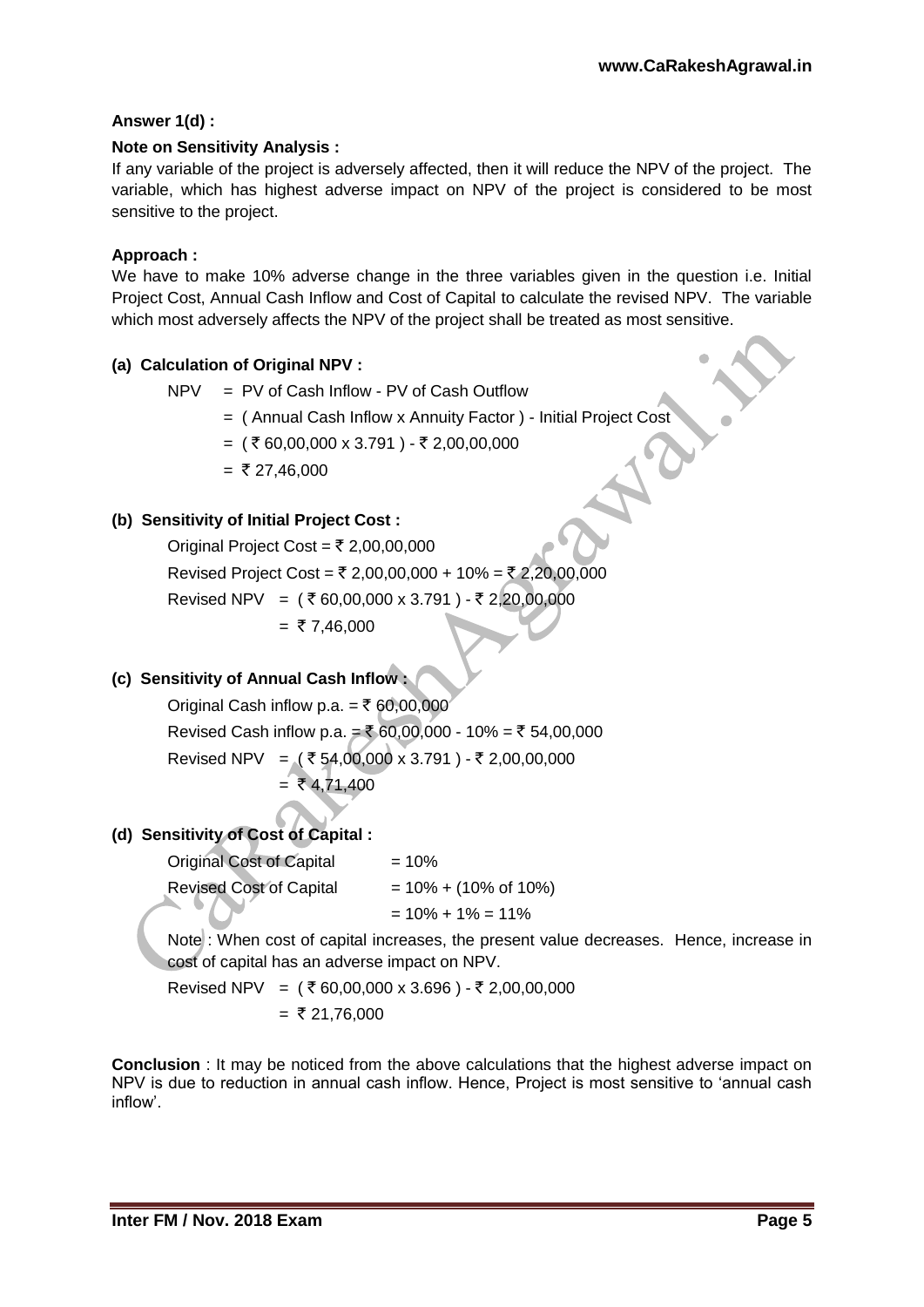# **Question 2 - [ 10 Marks ] [ Ref. Q.7/44 of Classroom Notes ]**

Following is the Balance Sheet of Soni Ltd. as on 31<sup>st</sup> March, 2018 :

| <b>Liabilities</b>                       | Amount in $\bar{\tau}$ |
|------------------------------------------|------------------------|
| Shareholder's Funds:                     |                        |
| Equity Share Capital (₹ 10 each)         | 25,00,000              |
| <b>Reserves and Surplus</b>              | 5,00,000               |
| Non-Current Liabilities (12% Debentures) | 50,00,000              |
| <b>Current Liabilities</b>               | 20,00,000              |
| Total                                    | 1,00,00,000            |
| Assets                                   | Amount in $\bar{\tau}$ |
| <b>Non-current Assets</b>                | 60,00,000              |
| <b>Current Assets</b>                    | 40,00,000              |
| Total                                    | 1,00,00,000            |

Additional Information:

- (i) Variable Cost is 60% of Sales.
- (ii) Fixed Cost p.a. excluding interest  $\bar{\tau}$  20,00,000.
- (iii) Total Asset Turnover Ratio is 5 times.
- (iv) Income Tax Rate 25%

You are required to:

- (1) Prepare Income Statement
- (2) Calculate the following and comment:
	- (a) Operating Leverage
	- (b) Financial Leverage
	- (c) Combined Leverage

# **Answer 2 :**

**Workings :-**

Total Assets  $=$   $\overline{z}$  1 crore

Total Sales

Total Asset Turnover Ratio i.e. ----------------- = 5 Total Assets

Hence, Total Sales =  $\overline{\xi}$  1 Crore x 5 =  $\overline{\xi}$  5 crore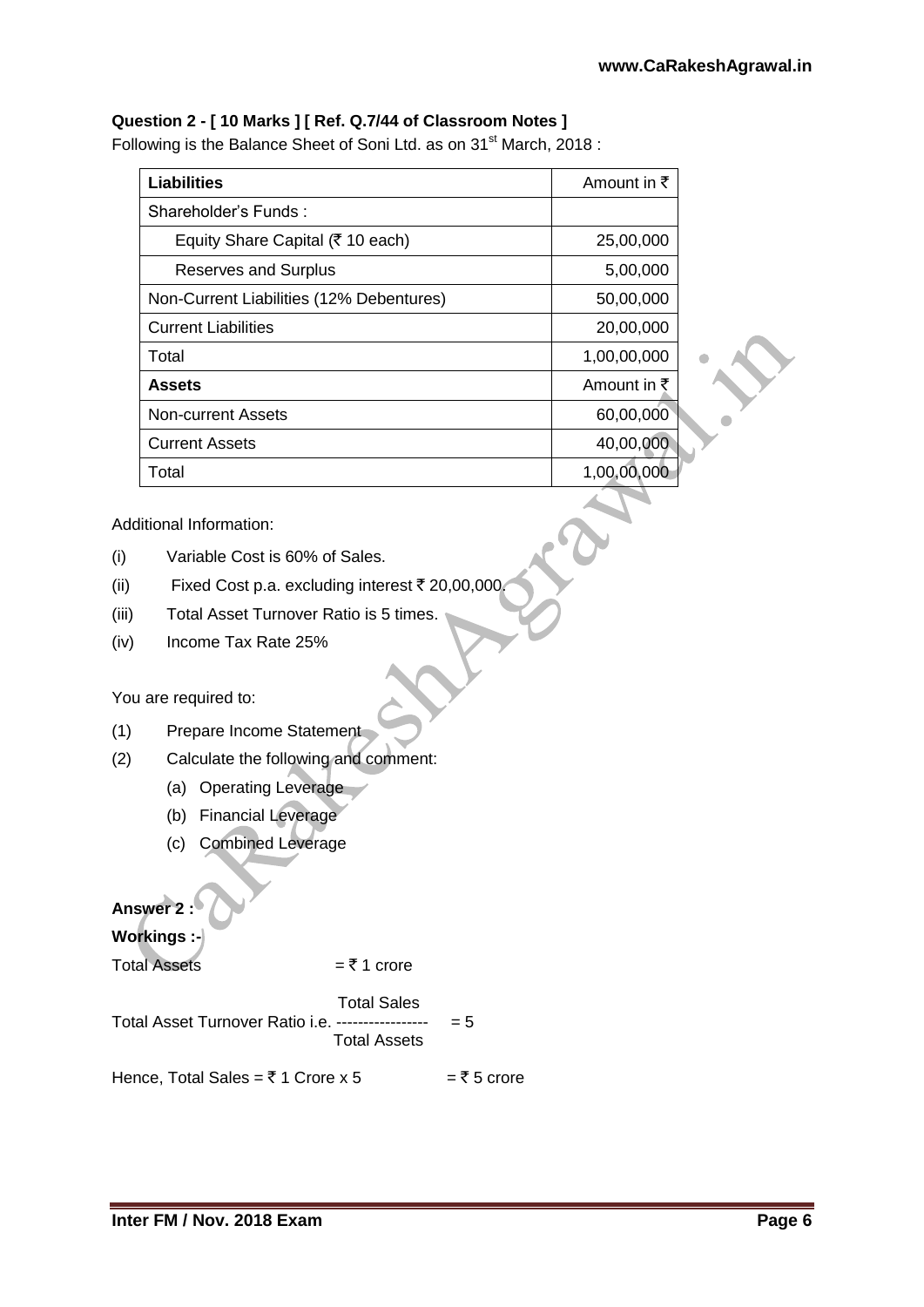### **(1) Income Statement :**

| <b>Particulars</b>                            | $(5 \in \mathsf{In} \mathsf{lakhs})$ |
|-----------------------------------------------|--------------------------------------|
| Sales                                         | 500                                  |
| Less: Variable cost @ 60%                     | 300                                  |
| Contribution                                  | 200                                  |
| Less: Fixed cost (other than Interest)        | 20                                   |
| EBIT (Earnings before interest and tax)       | 180                                  |
| Less: Interest on debentures (12% x 50 Lakhs) | 6                                    |
| EBT (Earnings before tax)                     | 174                                  |
| Less: Tax $25%$                               | 43.50                                |
| EAT (Earnings after tax)                      | 130.50                               |
|                                               |                                      |

#### **(2)** (a) **Operating Leverage**

| Contribution                           | 200 |          |
|----------------------------------------|-----|----------|
| Operating leverage = ----------------- |     | $= 1.11$ |
| FRIT                                   | 180 |          |

It indicates fixed cost in cost structure. It indicates sensitivity of earnings before Interest and tax (EBIT) to change in sales at a particular level. It measures operating risk of the company. The above operating leverage indicates that 1% change in sales will cause 1.11% change in EBIT.

#### (b) **Financial Leverage**

**EBIT** 180 Financial Leverage =  $\frac{1}{2}$ EBT 174

It indicates the financial risk of the company. The financial leverage is very low. It means, financial risk is very small vis-a-vis EBIT. The above financial leverage indicates that 1% change in EBIT will cause 1.03% change in EPS.

### (c) **Combined Leverage**

 Contribution 200 Combined Leverage = -------------------- = -------- = 1.15 EBT 174

The combined leverage indicates the total risk of the company. It studies the choice of fixed cost in cost structure and choice of debt in capital structure. It studies how sensitive the change in EPS is vis-a-vis change in sales. The above combined leverage indicates that 1% change in sales will cause 1.15% change in EPS.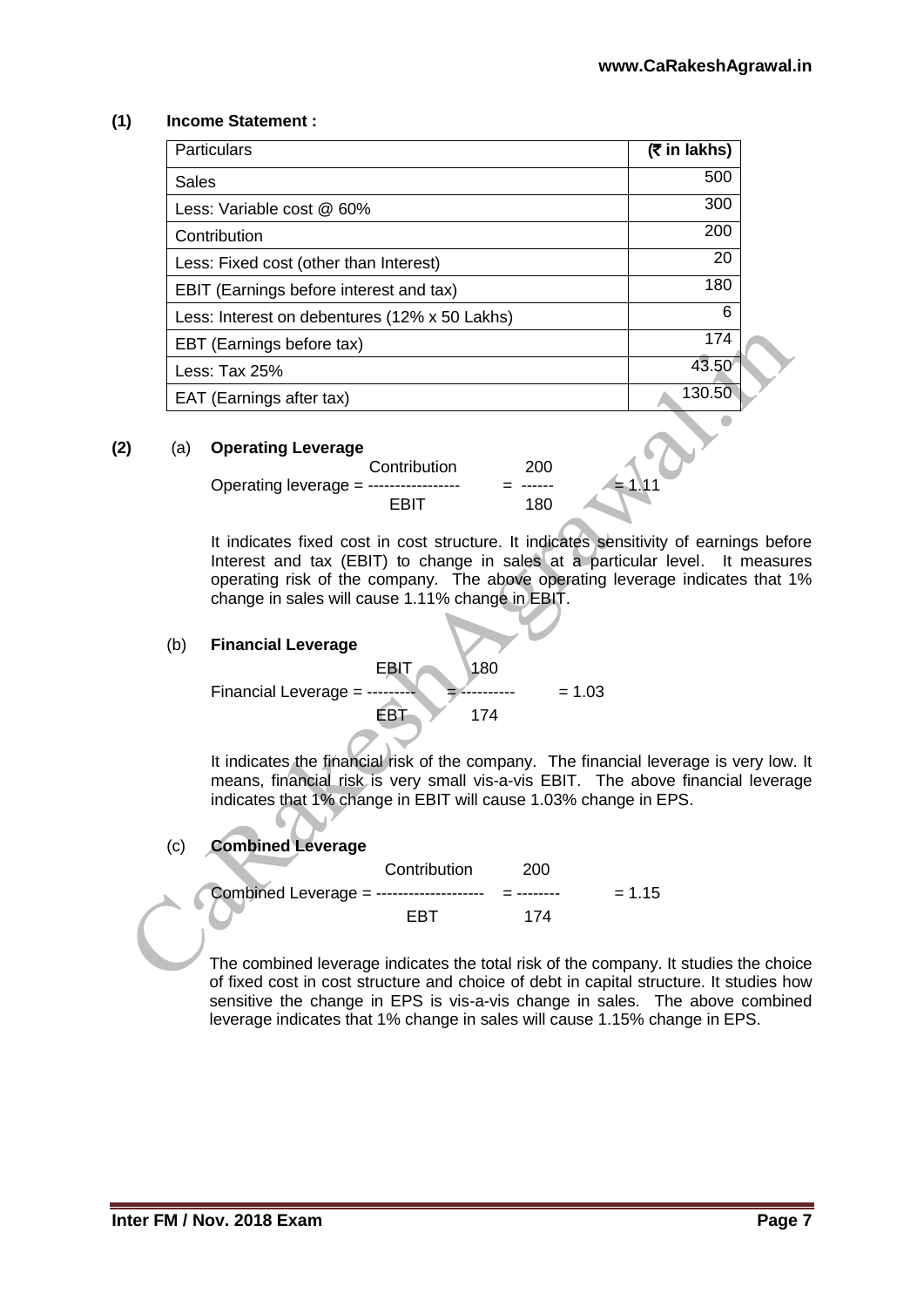# **Question 3 - [ 10 Marks ] [ Ref. Q.34/169 of Classroom Notes ]**

PD Ltd. an existing company, is planning to introduce a new product with projected life of 8 years. Project cost will be  $\bar{\tau}$  2,40,00,000. At the end of 8 years no residual value will be realized. Working capital of  $\bar{\tau}$  30,00,000 will be needed. The 100% capacity of the project is 2,00,000 units p.a. but the Production and Sales Volume is expected as under :

| Year | Number of Units |
|------|-----------------|
|      |                 |

1 60,000 units

2 80,000 units

- 3 5 1,40,000 units
- 6 8 1,20,000 units

# Other Information :

- (i) Selling price per unit  $\bar{\tau}$  200
- (ii) Variable cost is 40% of sales
- (iii) Fixed cost p.a. ₹ 30,00,000.
- (iv) In addition to these advertisement expenditure will have to be incurred as under:

| Year            |           |           | 3 - 5     | 6 - 8    |
|-----------------|-----------|-----------|-----------|----------|
| Expenditure (₹) | 50,00,000 | 25,00,000 | 10,00,000 | 5,00,000 |

- (v) Income Tax is 25%
- (vi) Straight line method of depreciation is permissible for tax purpose.
- (vii) Cost of capital is 10%
- (viii) Assume that loss cannot be carried forward.

# **Present Value Table** :

| Year    |       |                 |       |       |       |       |       |       |
|---------|-------|-----------------|-------|-------|-------|-------|-------|-------|
| PVF@10% | 0.909 | $\degree$ 0.826 | 0.751 | 0.683 | 0.621 | 0.564 | 0.513 | 0.467 |

Advise about the project acceptability.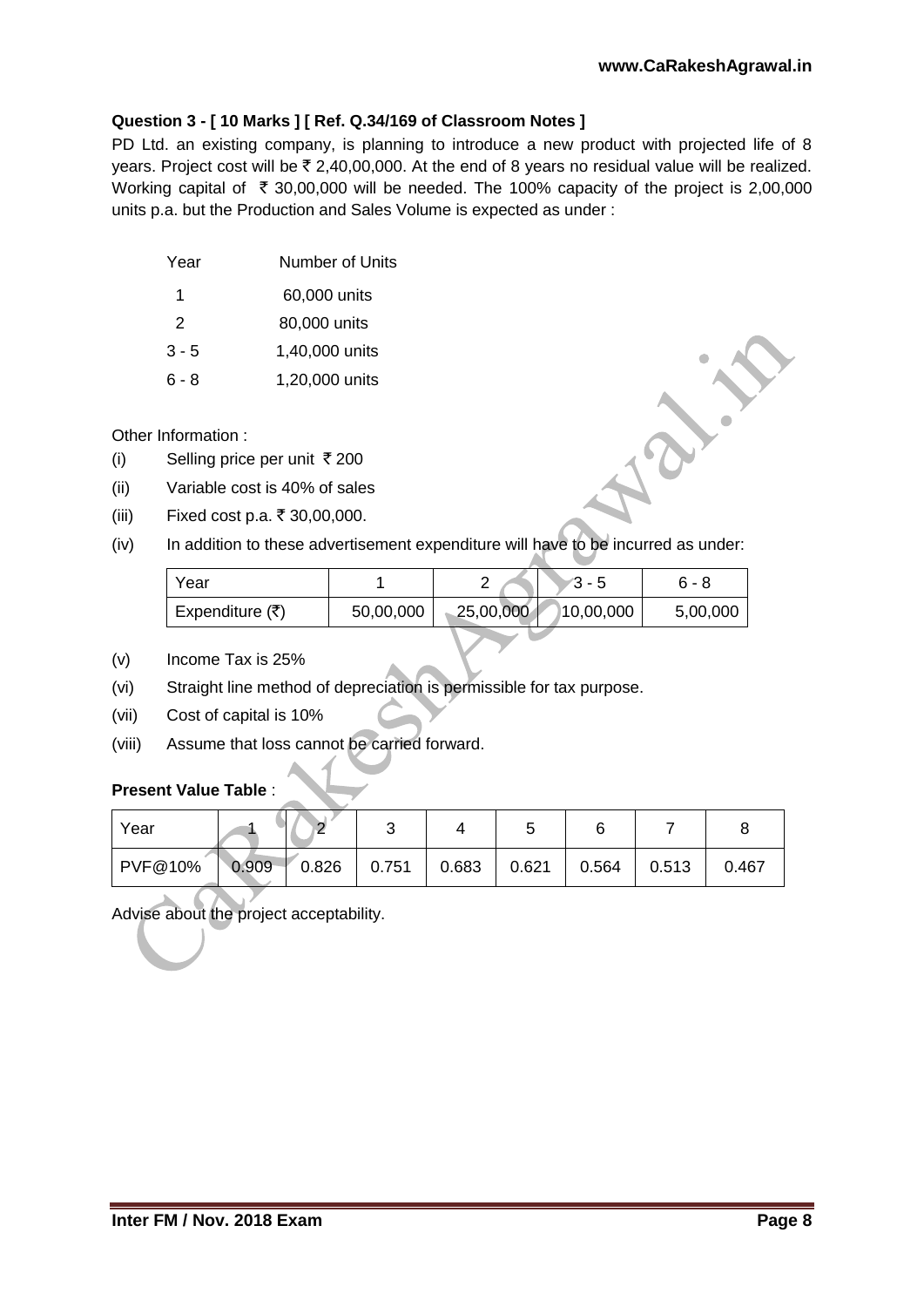# **Answer 3 :**

### **(1) Calculation of Annual Cash Inflows :**

| Years                                     | 1             | $\mathbf{2}$ | $3 - 5$     | $6 - 8$     |
|-------------------------------------------|---------------|--------------|-------------|-------------|
| (a) Sales in units                        | 60,000        | 80,000       | 1,40,000    | 1,20,000    |
|                                           | ₹             | ₹            | ₹           | ₹           |
| (b) Contribution $@$ ₹ 120 p.u.           | 72,00,000     | 96,00,000    | 1,68,00,000 | 1,44,00,000 |
| [SP 200 x 60% PV Ratio ]                  |               |              |             |             |
| Fixed cost<br>(c)                         | 30,00,000     | 30,00,000    | 30,00,000   | 30,00,000   |
| (d)<br>Advertisement                      | 50,00,000     | 25,00,000    | 10,00,000   | 5,00,000    |
| Depreciation (2,40,00,000/8)<br>(e)       | 30,00,000     | 30,00,000    | 30,00,000   | 30,00,000   |
| (f)<br>Profit /(Loss) $[ b - c - d - e ]$ | (38,00,000)   | 11,00,000    | 98,00,000   | 79,00,000   |
| Tax @ 25%<br>(g)                          | $*(9,50,000)$ | 2,75,000     | 24,50,000   | 19,75,000   |
| (h)<br>Profit/(Loss) after tax [f - g]    | (28, 50, 000) | 8,25,000     | 73,50,000   | 59,25,000   |
| Cash inflow $[h + e]$<br>(i)              | 1,50,000      | 38,25,000    | 1,03,50,000 | 89,25,000   |

\*Note : PD Ltd. is an existing company, hence it is assumed that the loss of year 1 can be set off with other income of year 1 itself and hence tax @ 25% can be saved in year 1.

# **(2) Computation of NPV :**

| <b>Particulars</b>             | Year           | Cashflow (そ)  | <b>PVF @ 10%</b> | PV $(5)$      |
|--------------------------------|----------------|---------------|------------------|---------------|
| Initial Project cost           | 0              | (2,40,00,000) | 1.00             | (2,40,00,000) |
| Investment in working capital  | 0              | (30,00,000)   | 1.00             | (30,00,000)   |
| Annual Cash Inflows: (WN1)     |                | 1,50,000      | 0.909            | 1,36,350      |
|                                | 2              | 38,25,000     | 0.826            | 31,59,450     |
|                                | 3              | 1,03,50,000   | 0.751            | 77,72,850     |
|                                | 4              | 1,03,50,000   | 0.683            | 70,69,050     |
|                                | 5              | 1,03,50,000   | 0.621            | 64,27,350     |
|                                | 6              | 89,25,000     | 0.564            | 50,33,700     |
|                                | $\overline{7}$ | 89,25,000     | 0.513            | 45,78,525     |
|                                | 8              | 89,25,000     | 0.467            | 41,67,975     |
| Release of working capital     | 8              | 30,00,000     | 0.467            | 14,01,000     |
| <b>Net Present Value (NPV)</b> |                |               | <b>NPV</b>       | 1,27,46,250   |

**Recommendation** : Accept the project in view of positive NPV.

**Student Note :** In ICAI suggested answer, tax saving on the loss of 1st year is ignored. However, due to positive NPV, the decision remains same.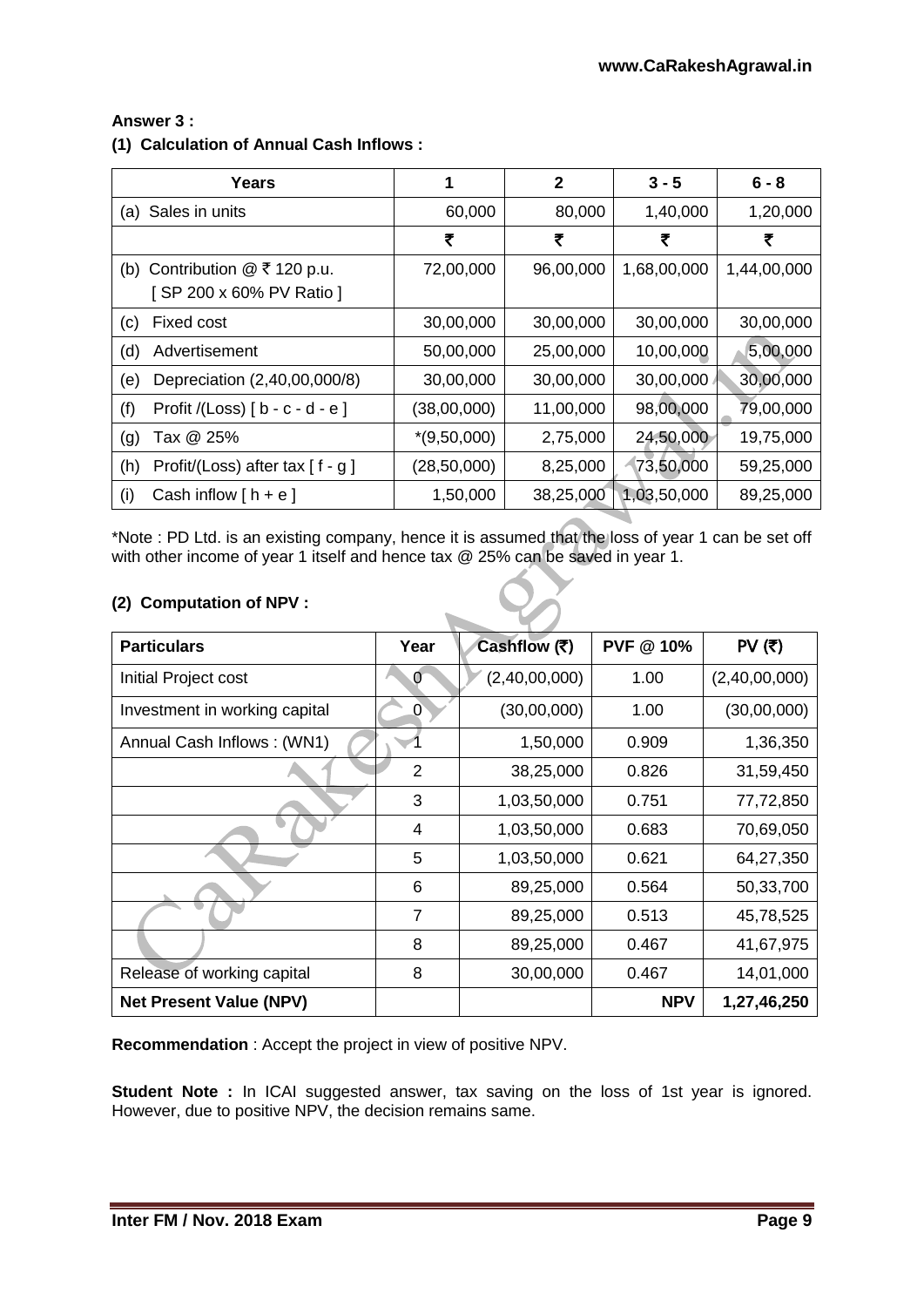# **Question 4 - [ 10 Marks ] [ Ref. Q.19/123 of Classroom Notes ]**

MN Ltd. has a current turnover of  $\bar{\tau}$  30,00,000 p.a. Cost of Sales is 80% of turnover and Bad Debts are 2% of turnover, Cost of Sales includes 70% variable cost and 30% Fixed Cost, while company's required rate of return is 15%. MN Ltd. currently allows 15 days credit to its customer, but it is considering increase this to 45 days credit in order to increase turnover.

It has been estimated that this change in policy will increase turnover by 20%, while Bad Debts will increase by 1%. It is not expected that the policy change will result in an increase in fixed cost and creditors and stock will be unchanged.

Should MN Ltd. introduce the proposed policy? (Assume a 360 days year).

# **Answer 4 :**

### **Student Notes to avoid Possible Mistakes :**

- (a) 'Cost of Sales' given in the question should be interpreted as 'Cost of Goods Sold'. It is 80% of sales.
- (b) Variable cost is given as 70% of cost of sales and not 70% of sales. It means, variable cost is 70% of 80%, i.e. 56% of sales.
- (c) Fixed cost is also given as 30% of cost of sales and it will remain same.
- (d) Credit period at present is 15 days and it will increase to 45 days. It will not increase by 45 days, but will increase to 45 days.

|  |  |  | <b>Statement Showing Evaluation of Credit Policies:</b> |  |
|--|--|--|---------------------------------------------------------|--|
|--|--|--|---------------------------------------------------------|--|

# **(Figures in ₹)**

| <b>Particulars</b>                                   | <b>Present Policy</b> | <b>Proposed Policy</b> |
|------------------------------------------------------|-----------------------|------------------------|
| (a) Sales Turnover                                   | 30,00,000             | 36,00,000              |
|                                                      | (Given)               | $(30L + 20\%)$         |
| (b) Variable Cost $[56\%$ of (a) $]$                 | 16,80,000             | 20,16,000              |
| Fixed Cost [ 30,00,000 x 80% x 30% ]<br>(c)          | 7,20,000              | 7,20,000               |
| Total Cost of Sales $\lceil b + c \rceil$<br>(d)     | 24,00,000             | 27,36,000              |
| Bad debts as % of sales<br>(e)                       | 2%                    | 3%                     |
| Bad debt loss $[$ a x e $]$<br>(f)                   | 60,000                | 1,08,000               |
| Profit $[a - d - e]$<br>(g)                          | 5,40,000              | 7,56,000               |
| <b>Credit Period</b><br>(h)                          | 15 days               | 45 days                |
| Investment in receivables [d x h / 360 days ]<br>(i) | 1,00,000              | 3,42,000               |
| Opportunity cost [ 15% x (i) ]<br>(j)                | 15,000                | 51,300                 |
| Net Benefit [ g - j ]<br>(k)                         | 5,25,000              | 7,04,700               |
| Incremental benefit to the company<br>(1)            |                       | 1,79,700               |

**Recommendation:** Proposed Policy i.e. credit of 45 days should be implemented by MN Ltd. since the net benefit under this policy is higher than those under present policy.

**Student Note :** In ICAI suggested answer, there is a mistake in calculation of opportunity cost on investment in receivables.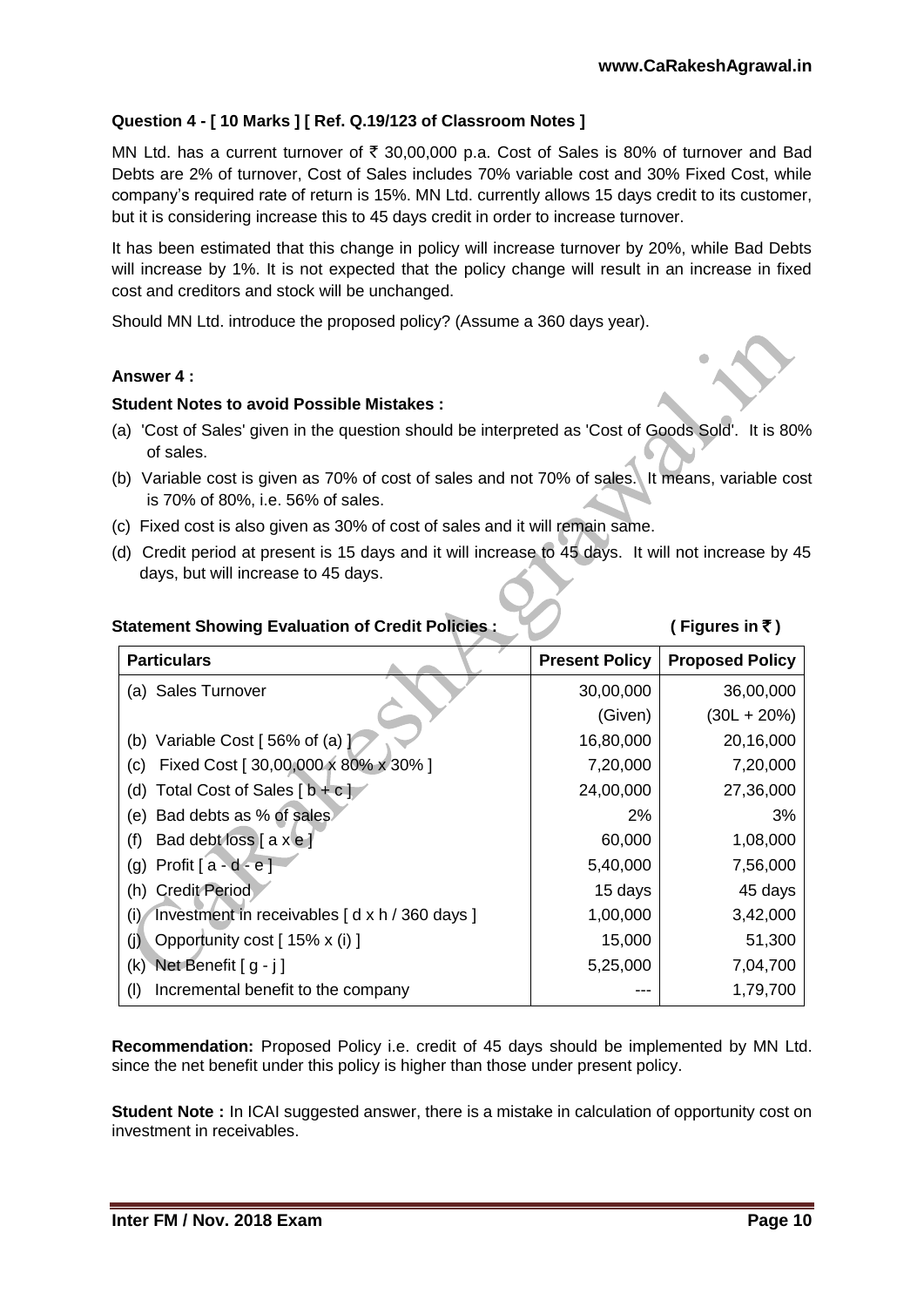# **Question 5 - [ 10 Marks ] [ Ref. Q.10/72 of Classroom Notes ]**

The following data relate to two companies belonging to the same risk class :

| <b>Particulars</b>                   | A Ltd.      | B Ltd.     |
|--------------------------------------|-------------|------------|
| <b>Expected Net Operating Income</b> | ₹18,00,000  | ₹18,00,000 |
| 12% Debt                             | ₹ 54,00,000 | ---        |
| <b>Equity Capitalization Rate</b>    |             | 18%        |

#### **Required :**

- (a) Determine the total market value, Equity capitalization rate and weighted average cost of capital for each company assuming no taxes as per M.M. Approach.
- (b) Determine the total market value, Equity capitalization rate and weighted average cost of capital for each company assuming 40% taxes as per M.M. approach.

#### **Answer 5 :**

### **(a) Assuming no tax as per MM Approach :**

**Note :** In such case, MM approach says that the WACC (ko) remains same irrespective of the capital structure. With increase in debt proportion, the cost of equity (ke) starts increasing. However, total value of the firm remain same if the operating income of both the firms is same. It means, Market Value (V) of leveraged and unleveraged firm will be same.

#### **Calculations for 'B Ltd.' :**

It is an unleveraged firm i.e. no debt firm. Hence, ko = ke Equity Capitalisation Rate (ke) = 18% (given) Hence, Weighted Average Cost of Capital (ko) = 18% Market Value (V) of 'B Ltd.' = Operating Income / Cost of Equity  $= 18,00,000 / 18\% = ₹ 1,00,00,000$ 

### **Calculations for 'A Ltd.' :**

It is a leveraged firm i.e. with debt firm. Cost of debt  $(kd)$  = Interest Rate = 12% Weighted Average Cost of Capital (ko) = 18% (i.e. same as B Ltd.) Market Value (V) of 'A Ltd.' =  $\bar{\tau}$  1,00,00,000 (i.e. same as B Ltd.) Value of Equity  $(S)$  = Total Value of Firm  $(V)$  - Value of Debt  $(D)$  $=$  ₹ 1,00,00,000 - 54,00,000 = ₹ 46,00,000 Income for equity shareholders = Operating income - Interest on debt  $= 18,00,000 - (12\% \times 54,00,000)$  $= 11,52,000$ Equity Capitalisation Rate (ke) = Income for Equity / Value of Equity  $= 11,52,000 / 46,00,000 \times 100$  $= 25.04\%$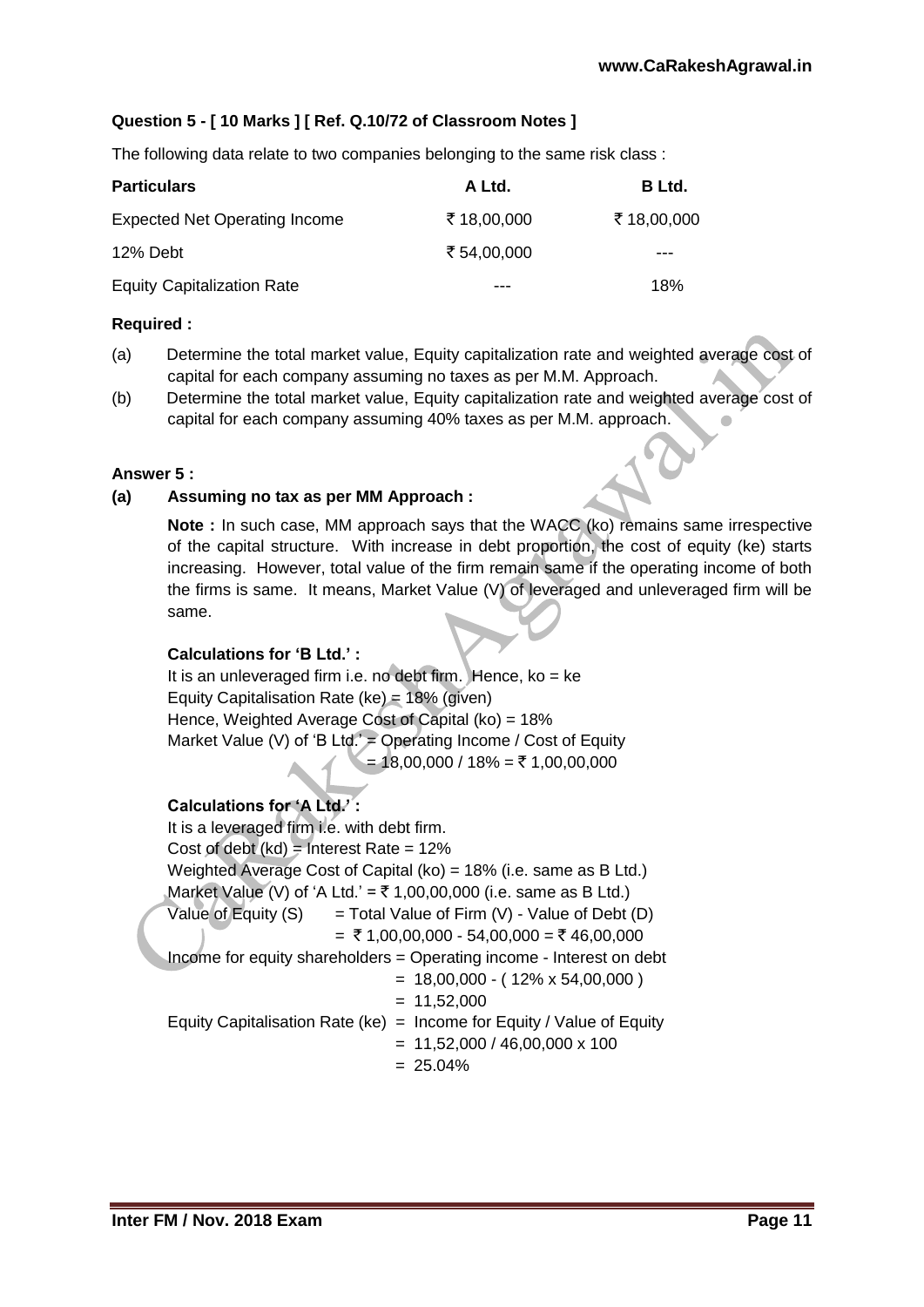# **(b) Assuming 40% tax as per MM Approach :**

**Note :** In such case, MM approach says that the WACC (ko) reduces with increase in debt proportion. Total value of leveraged firm is higher than the unleveraged firm, due to tax benefit.

**Calculations for 'B Ltd.' :** It is an unleveraged firm i.e. no debt firm. Hence,  $ko = ke$ Equity Capitalisation Rate (ke) = 18% (given) Hence, Weighted Average Cost of Capital (ko) = 18% Income for equity shareholders = Operating income - 40% Tax  $= 18,00,000 - 40\% = 10,80,000$ Market Value of Equity (S) of 'B Ltd.' = Income for Equity / Cost of Equity  $= 10,80,000 / 18\% = ₹ 60,00,000$ Total Value of Firm  $(V)$  = Value of Equity  $(S)$  + Value of Debt  $(D)$  $=$  ₹ 60,00,000 + 0 = ₹ 60,00,000 **Calculations for 'A Ltd.' :** It is a leveraged firm i.e. with debt firm. Market Value (V) of 'A Ltd.' = Value of Unleveraged Firm  $+$  (Value of Debt x Tax Rate)  $=$  ₹ 60,00,000 + (54,00,000 x 40%)  $=$  ₹ 81,60,000 Value of Equity (S) = Total Value of Firm  $(V)$  - Value of Debt (D)  $= ₹81,60,000 - 54,00,000 = ₹27,60,000$ Cost of debt  $(kd)$  = Interest Rate  $x(1-T)$  $= 12\% \times (1 - 0.4) = 7.2\%$ Income for equity shareholders  $=$  Operating income - Interest on debt - Tax  $= 18,00,000 - (12\% \times 54,00,000) - Tax$  $= 11,52,000 - 40\% = ₹ 6,91,200$ Equity Capitalisation Rate (ke) = Income for Equity / Value of Equity  $= 6,91,200 / 27,60,000 \times 100$  $= 25.04\%$ Weighted Average Cost of Capital (ko) =  $(ke \times S/V) + (kde \times D/V)$  $\geq$  ( 25.04% x 27.60/81.60 ) + ( 7.2% x 54/81.60 )  $= 13.23%$  (approx) **Question 6 - [ 4 + 4 + 2 = 10 Marks ]** Answer the following : (a) Explain in brief following Financial Instruments: (i) Euro Bonds (ii) Floating Rate Notes (iii) Euro Commercial paper (iv) Fully Hedged Bond **(1 x 4 = 4 Marks)** (b) Discuss the Advantages of Leasing **(4 Marks)** (c) Write two main objectives of Financial Management. OR

Write two main reasons for considering risk in Capital Budgeting decisions. **(2 Marks)**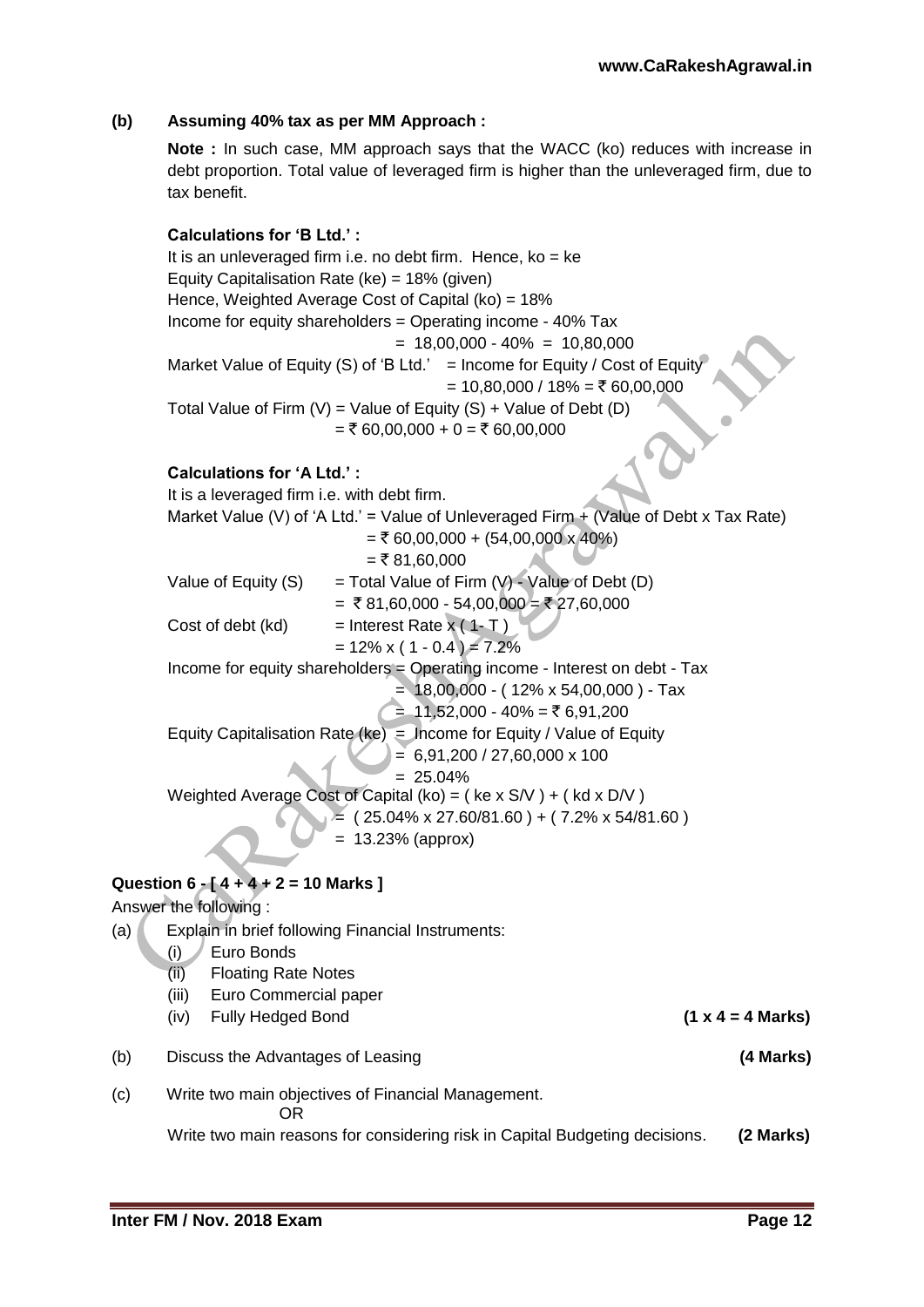### **Answer 6**

- **(a)** (i) **Euro bonds :** Euro bonds are debt instruments which are not denominated in the currency of the country in which they are issued. E.g. a Yen note floated in Germany.
	- (ii) **Floating Rate Notes:** Floating Rate Notes are issued up to seven years maturity. Interest rates are adjusted to reflect the prevailing exchange rates. They provide cheaper money than foreign loans. The rate of interest keeps on floating on this debt instrument. The interest rate is calculated as Benchmark + Premium
	- (iii) **Euro Commercial Paper (ECP) :** ECPs are short term money market instruments. They are for maturities less than one year. They are usually designated in US Dollars.
	- (iv) **Fully Hedged Bond :** In foreign bonds, the risk of currency fluctuations exists. Fully hedged bonds eliminate the risk by selling in forward markets the entire stream of principal and interest payments.
- **(b)** (i) **Lease may be a low cost alternative :** Leasing is alternative to purchasing. As the lessee is to make a series of payments for using an asset, a lease arrangements is similar to a debt contract. The benefit of lease is based on a comparison between leasing and buying an asset. Many lessees find lease more attractive because of low cost.
	- (ii) **Tax Benefit :** In certain cases tax benefit of depreciation available for owning an asset may be less than that available for lease payment. Lease rent is deductible for tax purposes.
	- (iii) **Working capital conservation :** When a firm buy an equipment by borrowing from a bank (or finance institution), they never provide 100% financing. But in case of lease one gets normally 100% financing. This enables conservation of working capital.
	- (v) **Preservation of Debt Capacity :** Operating lease does not matter in computing debt equity ratio. This enables the lessee to go for debt financing more easily. The access to and ability of a firm to get debt financing is called debt capacity (also, reserve debt capacity).

(vi) **Obsolescence and Disposal :** After purchases of leased asset there may be technological obsolescence of the asset. That means a technologically upgraded asset with better capacity may come into existence after purchase. To retain competitive advantage the lessee may give back the old asset and take new asset on lease, to go for the upgraded asset.